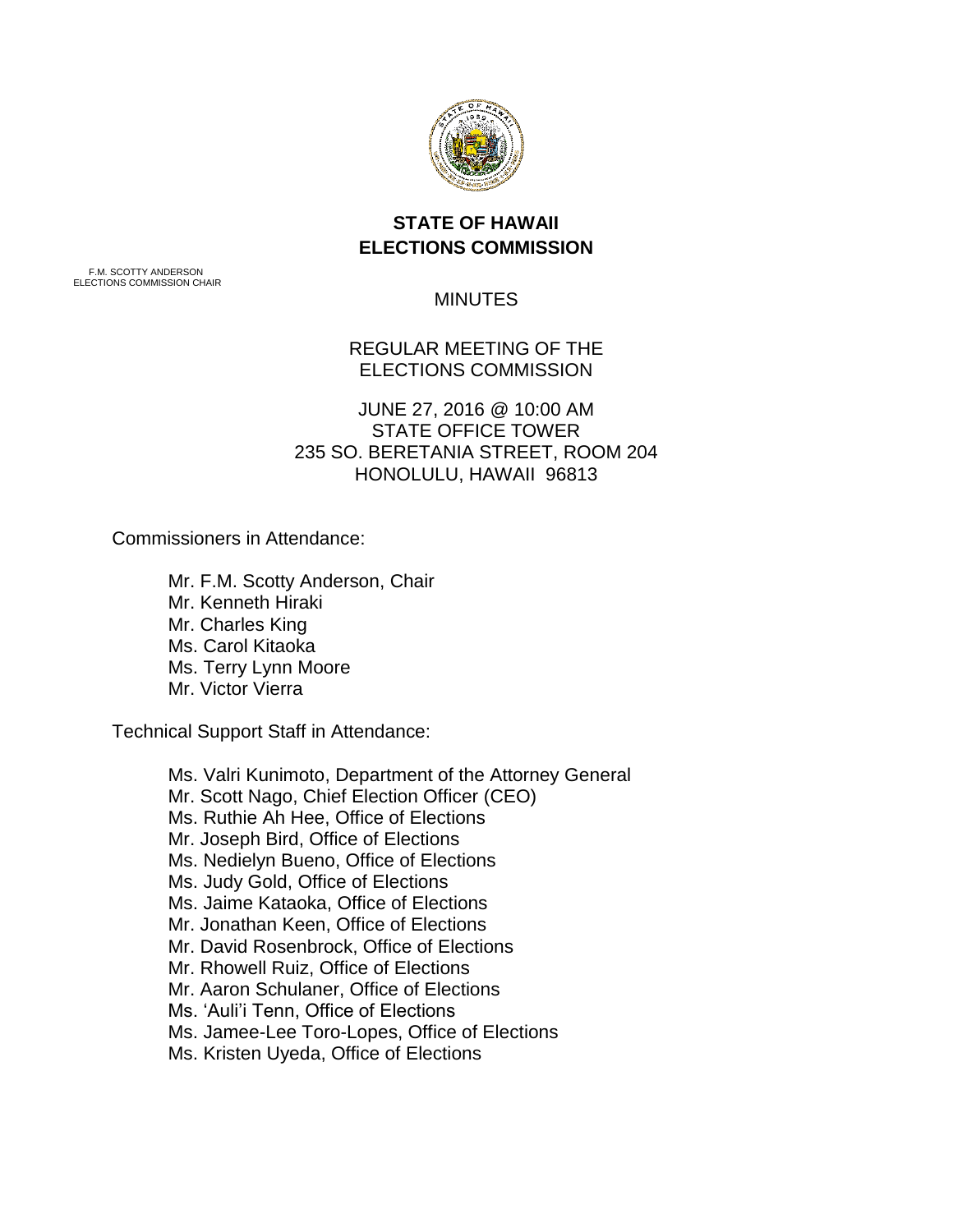Elections Commission Meeting Minutes June 27, 2016 Page 2

Guests in Attendance:

Mr. Bruce Douglas, Community Farmland Council Ms. Kimberly Ribellia, City and County of Honolulu Ms. Beth Savitt, The SHAKA Movement/ S.A.F.E. Council Sen. Sam Slom Mr. Wayne Yoshioka, Hawaii Public Radio (KHPR)

## PROCEEDINGS

I. Call to Order

Chair Anderson called the meeting to order at 10:00 a.m. on June 27, 2016 at the State Office Tower, Room 204.

II. Roll Call and Determination of a Quorum

Elections Commission (EC) Secretary conducted roll call. Commissioners Berg, Orikasa, and Young were not in attendance. All other Commissioners were in attendance and the Commission had a quorum.

III. Approval of Minutes for the Meeting of May 18, 2016

Commissioner King moved that the minutes be approved; the motion was seconded by Commissioner Hiraki and approved unanimously by the Commissioners.

IV. Public Testimony – Any interested person may submit comments or testimony on any agenda item

**Senator Sam Slom:** Sen. Slom requested that the "Public Testimony" agenda item be placed after CEO Nago's Status of Operations Report for future meetings. He stated that July 1st is the deadline for CEO Nago's report to the Legislature regarding the statewide voter registration system, and said that he was hoping to hear about the report at today's meeting. Sen. Slom also expressed interest in receiving a status update on the voter education program. He noticed on the agenda that the EC would be going into Executive Session to discuss a possible salary adjustment for CEO Nago. Sen. Slom said that he wanted to testify against any salary increase right now, and suggested that the EC wait until after the 2016 elections to make that determination.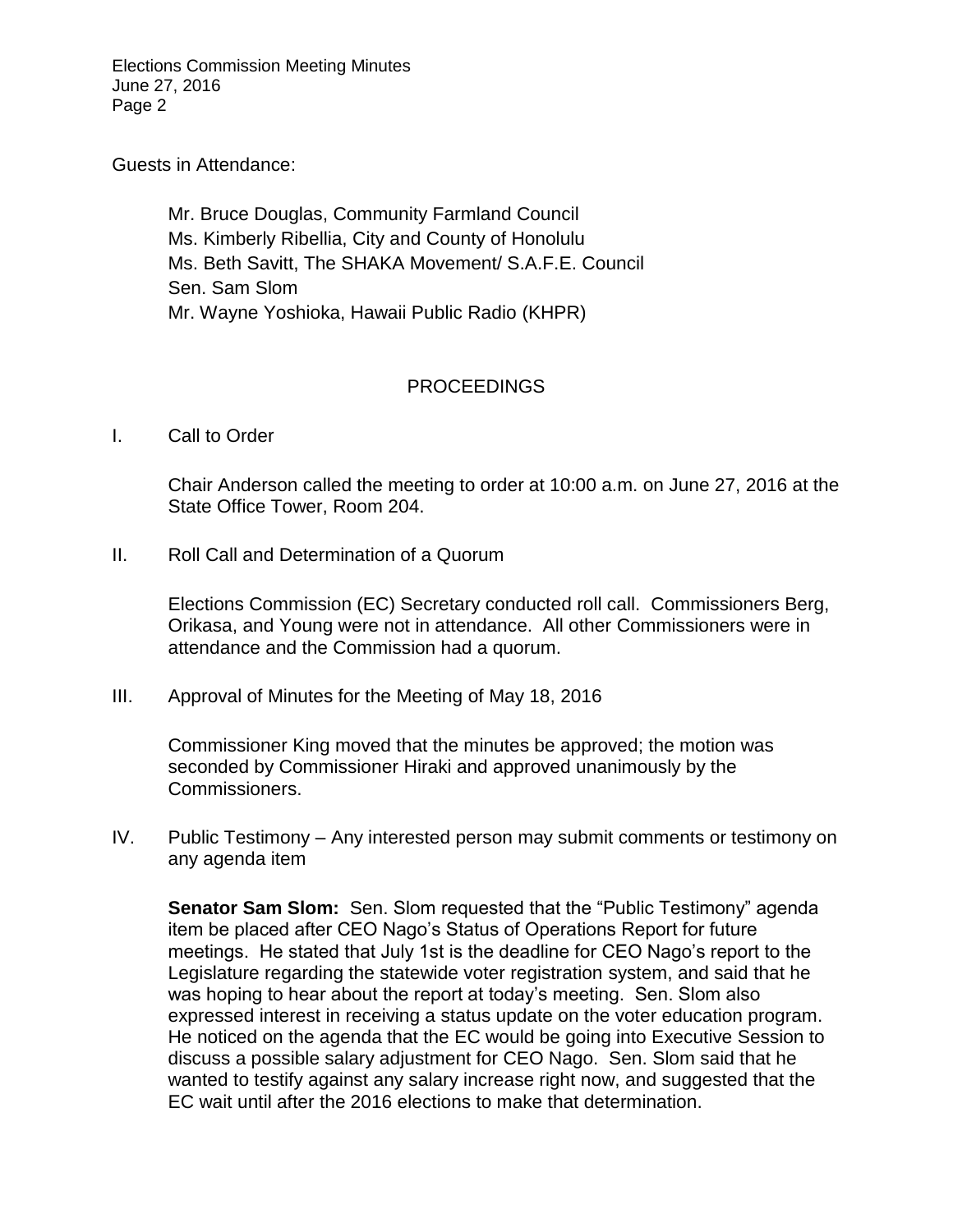Elections Commission Meeting Minutes June 27, 2016 Page 3

V. Status of Operations Report from the Chief Election Officer, discussion and action, if appropriate

CEO Nago reported that the candidate filing deadline was June 7, 2016, and that there were a total of two candidate challenges. One challenge was determined invalid, and the other is currently being disputed in court. Following candidate filing, the paper ballots have been proofed and are currently being printed. The Office of Elections (OE) received the UOCAVA ballots, and the deadline to mail them is June 29, 2016, which is 45 days prior to the election.

CEO Nago explained that OE is required to provide a report to the Legislature regarding the new statewide voter registration system via SCR 70, SD 1 and SR 41, SD 1. A draft is due no later than July 1, 2016, and a final status update is due by December 29, 2016. The new voter registration system is currently being used in bits and pieces; it will undergo testing in 2017 so that it can be implemented by the 2018 elections.

Chair Anderson asked CEO Nago what would happen if the candidate challenge currently in court does not get settled by the June 29th deadline to mail the UOCAVA ballots. CEO Nago said that if that were to occur, or if someone were to resign after the deadline, he would need to issue a proclamation stating that the individual is not a qualified candidate on the ballot.

Commissioner Vierra mentioned the tropical storm that had hit Hawaii Island on Primary Election Day in 2014, and asked CEO Nago what he had learned from that experience. CEO Nago explained that if they had initially informed the public that the postponed elections would be at a specific polling place location rather than an all-mail election, there may have been less confusion.

- VI. 2016 Legislative Session
	- a. Senate Concurrent Resolution 70 / Senate Resolution 41

Commissioner King asked if CEO Nago would like to provide more information on TotalVote, the new voter registration system. CEO Nago explained that the report to the Legislature expands on what he reported at the last EC meeting. He reiterated that the "old" voter registration system is still in use, in conjunction with bits and pieces of the new system (e.g., online voter registration). CEO Nago stated that they will completely migrate over to TotalVote in 2018, at which time the system will have a lot more functionality, including the ability to track absentee ballots.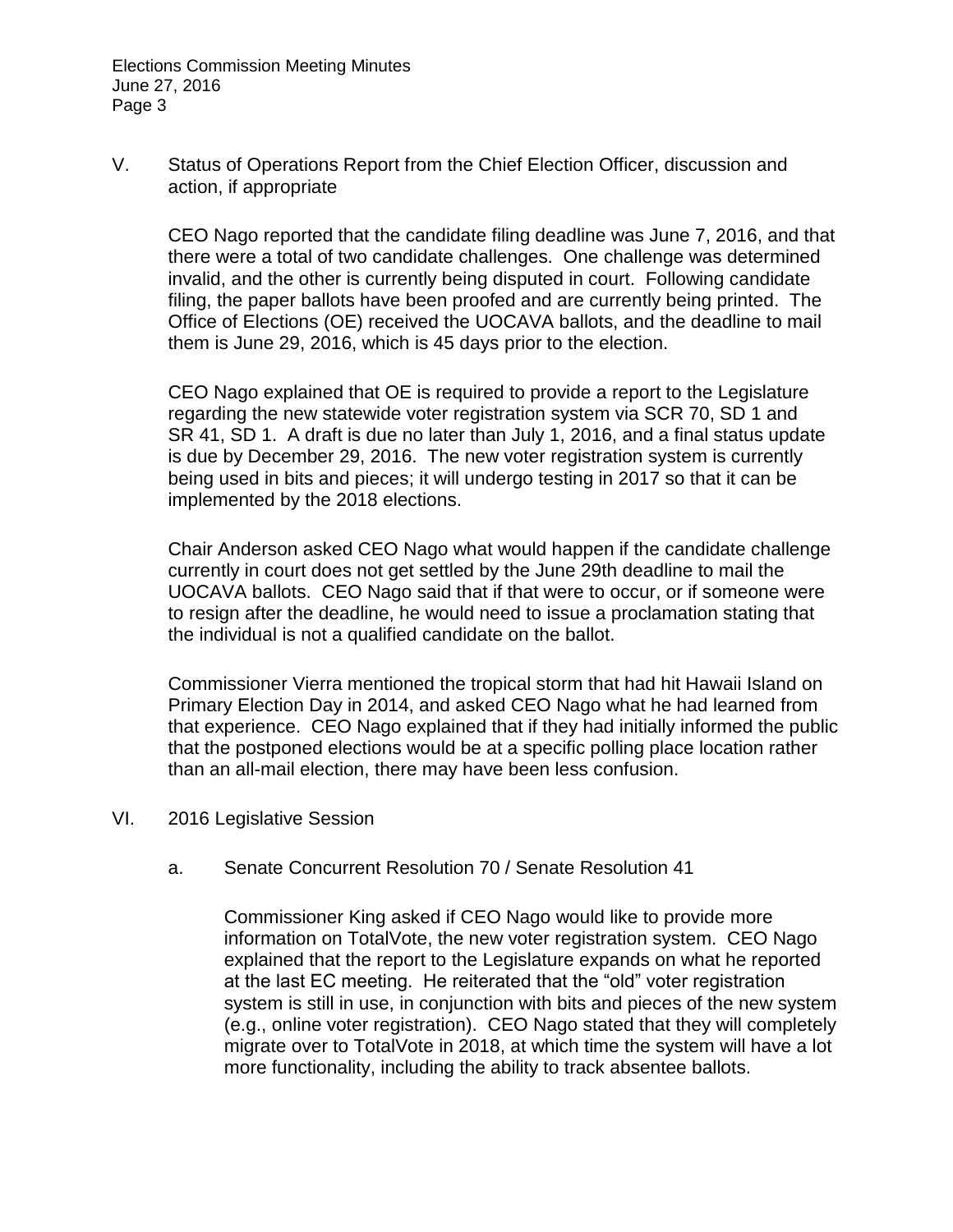Elections Commission Meeting Minutes June 27, 2016 Page 4

> Commissioner King said that in reading the report, it seems as though there might be a problem with the City and County. CEO Nago clarified that their original intent was to run the two systems in parallel to test functionality, and they were initially told that it would be possible to do so. After they had decided to pursue this path, they were then told that the systems could not retrieve the data in a timely manner and therefore could not run in true parallel. Thus, the testing will commence in 2017 prior to the 2018 elections. Commissioner King asked if the other counties are running the systems in parallel, and CEO Nago said they were not. Commissioner King requested that the EC receive a copy of the list of questions and tasks from the Legislature after CEO Nago provides the report to them, and CEO Nago agreed to provide any feedback to the EC.

VII. Update on ADA Accessibility Concerns – Expressed by Mr. Peter Fritz at Elections Commission Meeting on May 18, 2016

CEO Nago stated that OE provided a response to Mr. Fritz addressing his concerns but some concerns could not be addressed for security reasons according to the Office of Enterprise Technology Services (OETS).

Commissioner Vierra asked if OE's refusal to make these changes interferes with ADA standards, to which CEO Nago replied that he does not think so.

Commissioner Moore asked if there is an authority that can confirm this. CEO Nago explained that the Disability and Communications Access Board (DCAB), the state agency responsible for ADA related matters, had no concerns with OE's websites.

Chair Anderson asked if OE has heard back from Mr. Fritz, to which CEO Nago answered that they did not receive a further response from Mr. Fritz.

Commissioner Moore commented that she appreciated the detail of CEO Nago's response to Mr. Fritz. CEO Nago thanked her, and said that OE appreciated that Mr. Fritz brought his concerns to their attention so that they could improve the website.

VIII. Open Forum: Public comments on issues for the Commission's consideration for the next Commission meeting and action, if appropriate. Presentations limited to three minutes.

**Ms. Beth Savitt:** Ms. Savitt introduced herself as the President of the SHAKA Movement and the Vice President of the Agricultural Fund for the Environment (S.A.F.E.). She acknowledged that some of the EC members have completed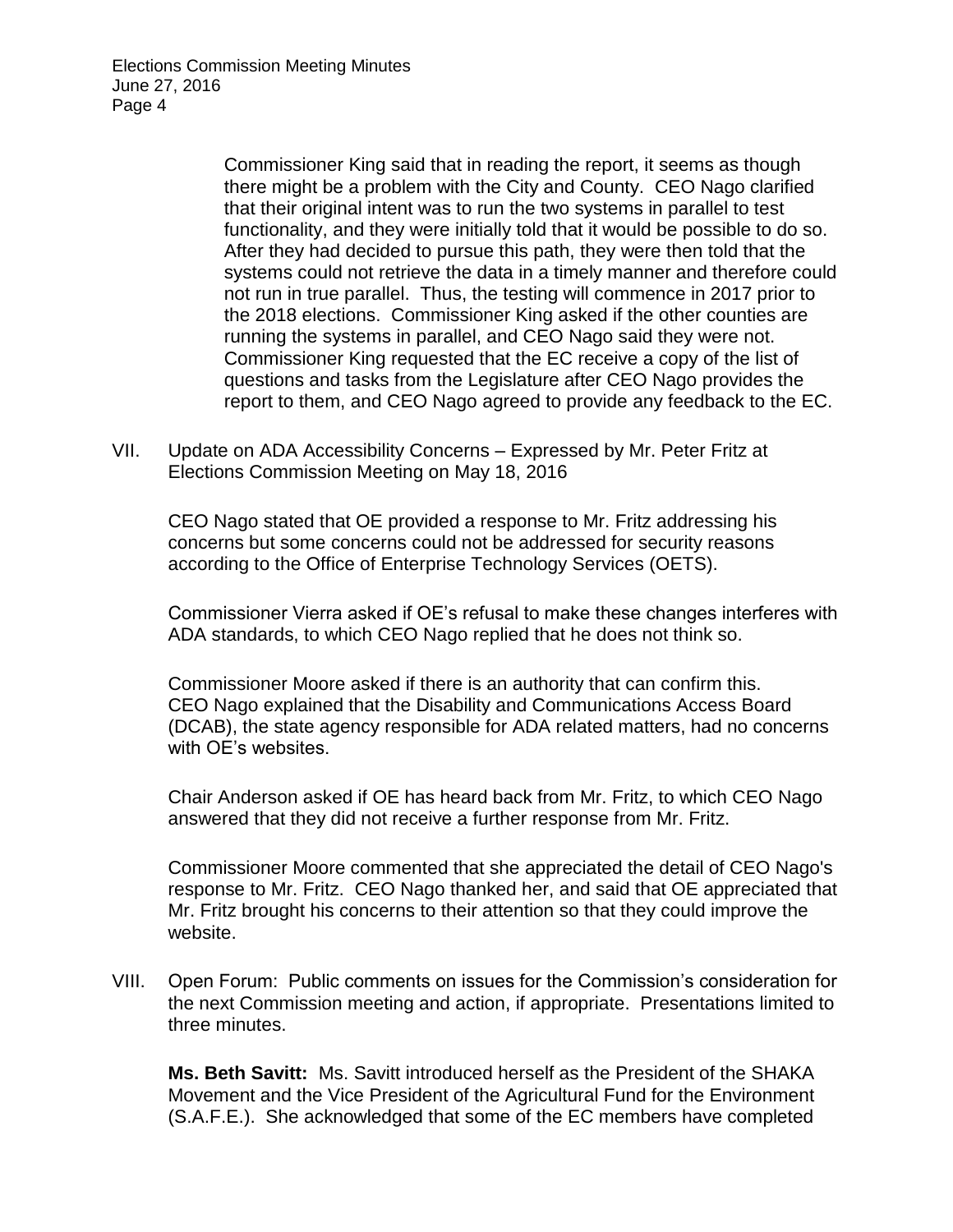their terms and thanked them for their service. Ms. Savitt said that she had heard that the EC would no longer hold teleconferenced meetings with sites on the neighbor islands, and expressed concern the public will be denied the ability to participate and the right to transparency. She shared that she flew over from Maui to attend today's meeting, and expressed worry that others who cannot afford a plane ticket will be excluded from participating. Ms. Savitt explained that the SHAKA Movement fought hard and won the vote on the Moratorium, which was ultimately deemed uncertified. She presented the EC with three questions:

- 1. The Moratorium on Maui has never been certified by either the State (which actually can't) or County (which is supposed to). Is this a correct statement?
- 2. Was the rest of that election certified?
- 3. Who pulled the Moratorium from certification? What are the steps taken to do this?

Chair Anderson asked CEO Nago if he is able to answer any of these questions. CEO Nago stated that OE certifies the accuracy of the counts, however the counties determine whether or not the amendments pass. Ms. Savitt disclosed that when she spoke with Maui County Clerk, Mr. Danny Mateo, he said that the certification was pulled out by the State. CEO Nago and Commissioner Moore agreed that this statement did not sound accurate.

Commissioner Moore apologized to Ms. Savitt for having to fly from Maui to attend today's meeting. She expressed her support for teleconferenced meetings at least through November of this election year, as it is important that people are able to participate easily. Commissioner Moore stated that she does not understand why the Moratorium was not certified, and that she had thought that the tie up was in the legal process. She asked Deputy AG Valri Kunimoto if she is able to answer any of Ms. Savitt's questions.

Deputy AG Kunimoto explained that the only contact the AG's Office has had regarding the GMO issue was a hearing before Judge Rhonda Loo during which she issued a ruling at the State court. She said that the State has not been involved in the litigation, and that the cases were just heard by the 9th Circuit Court last week. Deputy AG Kunimoto stated that the county would be responsible for the certification, as it is a county charter provision and part of a county election. She suggested that Ms. Savitt ask for clarification from their lawyers, acknowledging that the SHAKA Movement has very good representation. Ms. Savitt replied that their lawyers have not been able to answer her questions adequately.

Commissioner Moore asked Deputy AG Kunimoto for her legal understanding of the issue, and expressed concern that the responsibility rests with the EC to find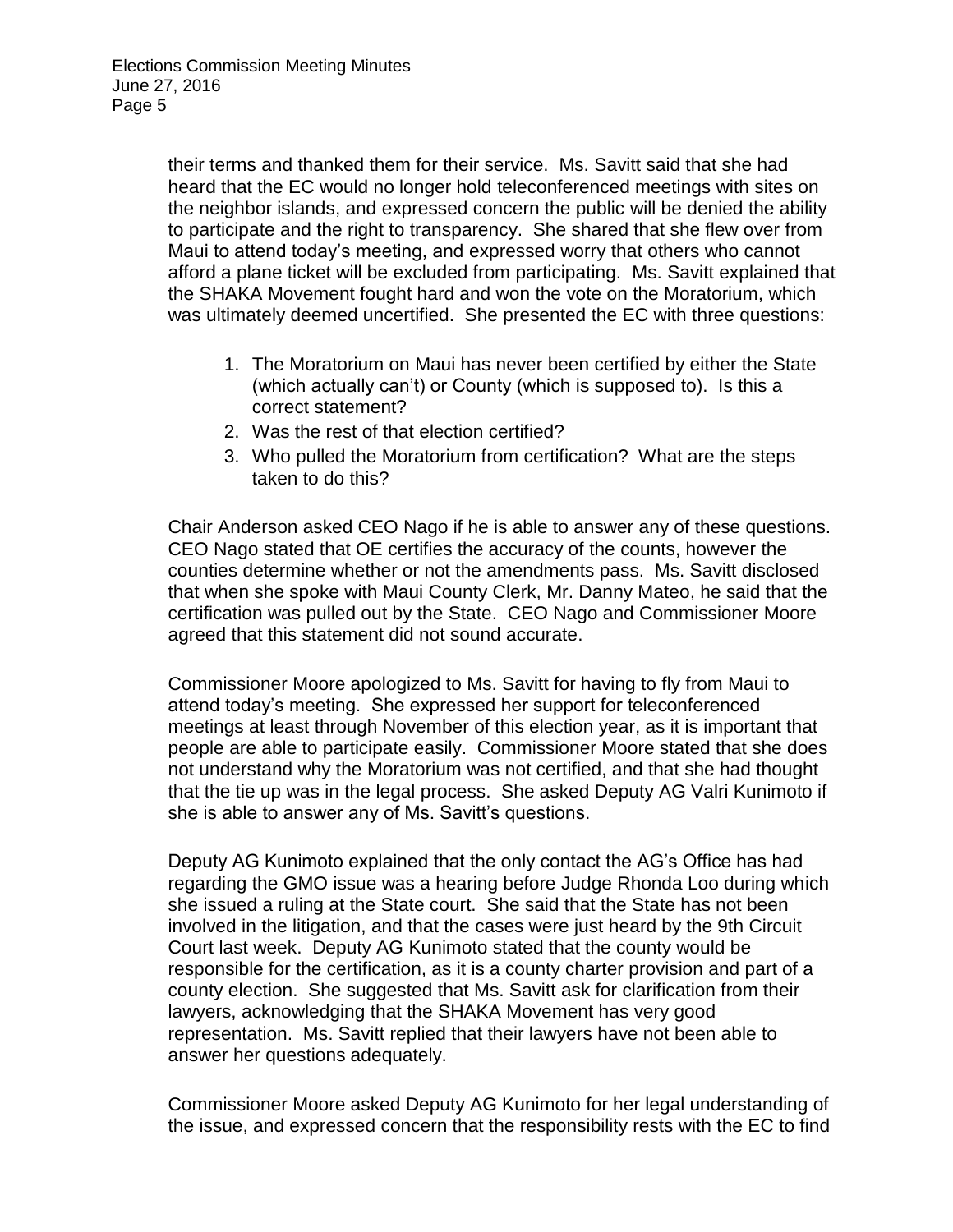a solution. Deputy AG Kunimoto clarified that the county operated under the direction of the court. Ms. Savitt asked if the Moratorium was pulled from certification because the judge made a court order. Deputy AG Kunimoto agreed, and said that she thinks it was a state court proceeding, rather than a federal court proceeding.

Commissioner Moore asked CEO Nago if he could try to find an answer for Ms. Savitt, to which CEO Nago agreed. Commissioner Moore stated that she would personally follow up with Mr. Mateo, as well. Deputy AG Kunimoto suggested that Ms. Savitt also raise her concerns with her counsel. Ms. Savitt thanked the EC, and announced that The SHAKA Movement will be doing a nonpartisan ballot informational handout targeted toward encouraging first time voters.

**Mr. Bruce Douglas:** Mr. Douglas introduced himself as a representative of the Community Farmland Council on Maui. He explained that this is the second time that Maui's group has gathered a sufficient number of signatures for a ballot initiative for farmers, however, the county had a couple of issues with their petition. The county clerk's office claimed that nearly 1,100 signatures were invalid because they were not notarized, and they counted a total of 1,600 less signatures than Mr. Douglas' group counted. Mr. Douglas cited the Freedom of Information Act to request copies of their petition sets, in order to examine the discrepancies themselves. He stated that Maui County is the only county in Hawaii that requires these forms to be notarized, which he believes is a misinterpretation of the requirement. Mr. Douglas went on to say that the deadline has passed to get their initiative on the 2016 ballot, however, he hoped that the EC could assist as it is their responsibility to ensure fair and honest elections. Mr. Douglas added that he would like to settle this issue without having to go to court, if at all possible.

Chair Anderson asked CEO Nago if he would like to comment on Mr. Douglas' issue. CEO Nago explained that OE only puts questions on the ballot proposed by the Legislature. The petition process for ordinances and charter amendments such as Mr. Douglas' are handled exclusively by the counties.

Commissioner Vierra asked who is responsible for settling issues when there are disputes. CEO Nago replied that OE would not be notified of these issues, but instead the county clerk's office would handle them through their judicial process.

Chair Anderson asked Mr. Douglas if their petition sets were taken to the county clerk and received by someone. Mr. Douglas confirmed that they were, and stated that he waited at the clerk's office while each page was timestamped and the number of pages was certified. Mr. Douglas shared that they had not counted the pages of the petition sets before submitting them. He added that the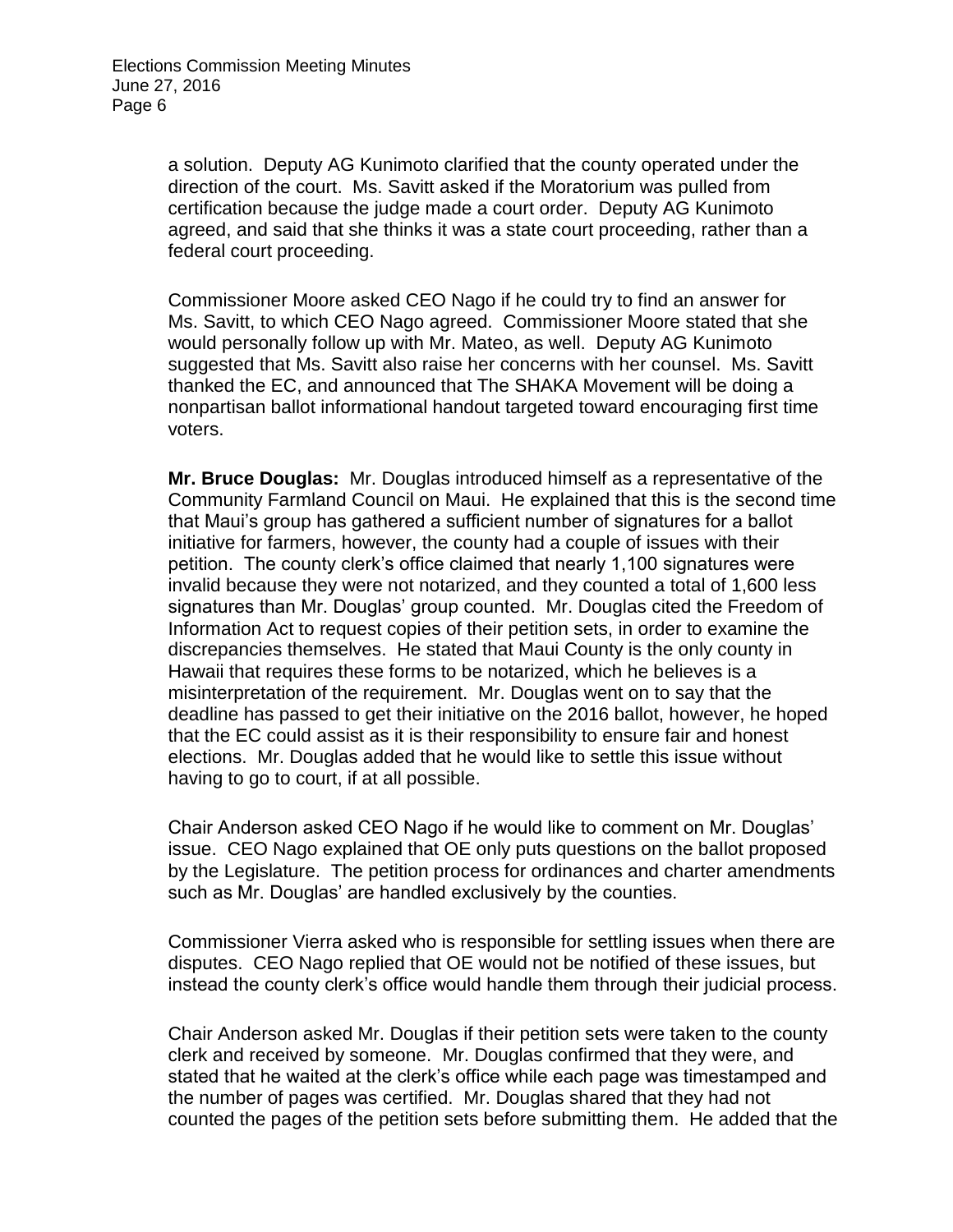county clerk told him that if there is a dispute, the Community Farmland Council would need to get a lawyer and settle it in court.

Commissioner Vierra asked Deputy AG Kunimoto if the EC would have any involvement in this issue. Deputy AG Kunimoto told Mr. Douglas that his is a county issue, therefore the state or the EC would not have any jurisdiction over it. She went on to say that she understands that while Mr. Douglas prefers not to go through any legal proceedings, that may be his only option at this point.

Commissioner Moore asked Deputy AG Kunimoto if the EC would be responsible for investigating these types of issues or providing a forum for the discussion. Deputy AG Kunimoto explained that the EC has the authority to hold hearings, but they should only be related to matters within the EC's jurisdiction. She reiterated that this is an issue that should be taken up and settled with the county.

Commissioner Moore asked CEO Nago and Deputy AG Kunimoto if they could comment on the notary requirement for the petition sets. Deputy AG Kunimoto stated that the requirement would fall under the county's jurisdiction. CEO Nago said that he was not aware of the notary requirement, but maintained that the state has no involvement with regard to the charter amendments.

Mr. Douglas clarified that the question is whether the affidavit needs to be notarized at all, and reiterated that no other county in the State of Hawaii has this requirement. He explained that many affidavits are simply signed and not notarized, and that it is only Maui's interpretation that the affidavits need notarization. Chair Anderson stated that regardless of the fact that Maui County is the only county that requires the affidavits to be notarized, it is their rule that must be followed.

Commissioner Vierra suggested that Mr. Douglas' only option at this point may be to confront the Maui county clerk's office and to bring their issue to court. Mr. Douglas said that if they choose that route, the Community Farmland Council's initiative will not appear on the 2016 ballot.

Commissioner Moore thanked Mr. Douglas for attending today's meeting, and emphasized public access for future EC meetings so that people would not have to pay to fly to Oahu in order to participate actively. She told Mr. Douglas that she will be following up with Mr. Mateo in regards to his petition issue as well.

In regards to broadcasting meetings, Mr. Douglas shared that these types of meetings are conducted in Maui County. At these meetings, individuals are able to go to the county offices on Molokai and Lanai to listen and/or testify via remote or speaker phone. Chair Anderson stated that the last EC meeting did include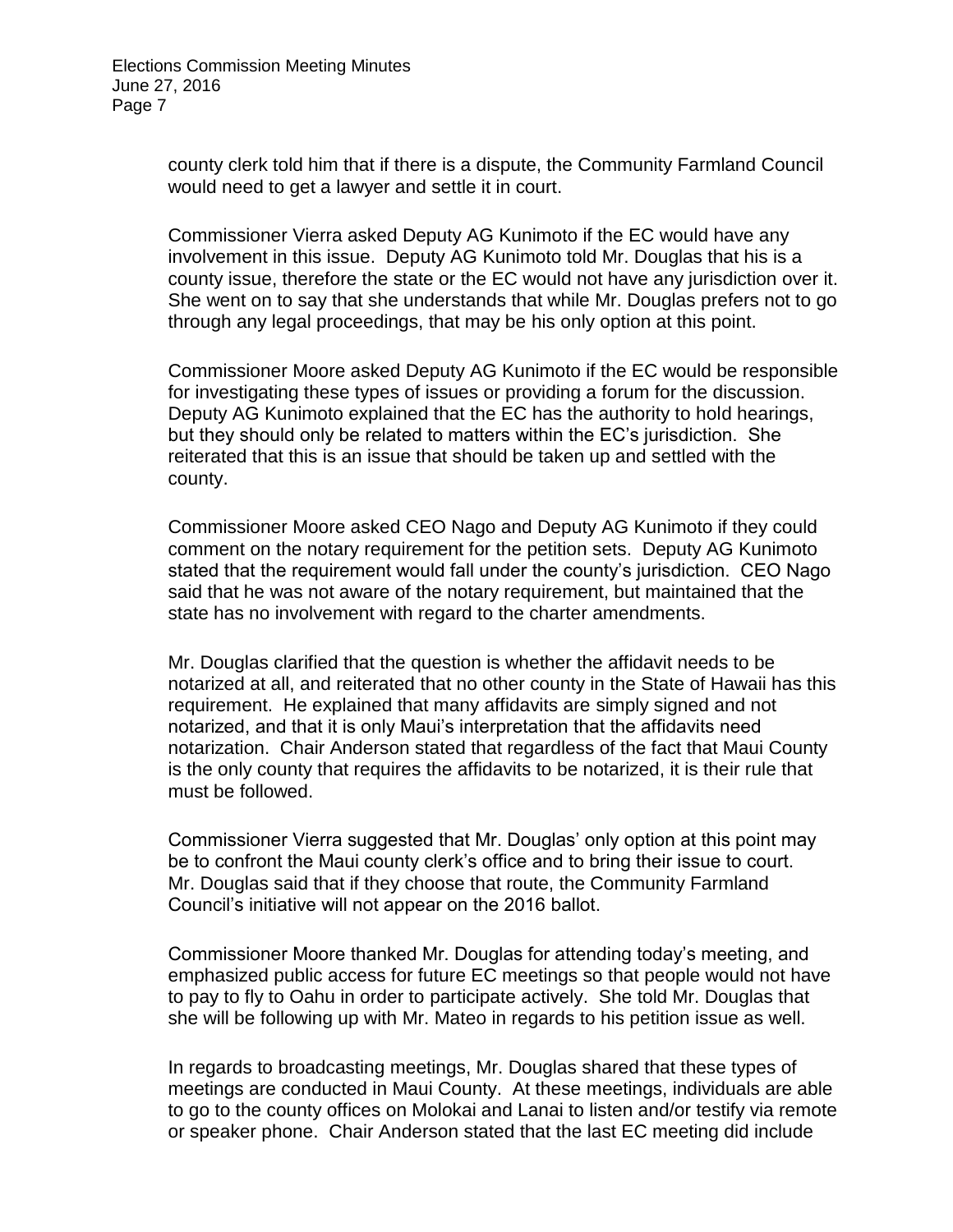video conference sites on the neighbor islands, however the total attendance was zero. Chair Anderson explained that there is a lot that goes into organizing a meeting with video conference sites, including flying staff over to man the neighbor island sites, coordinating the availability of the sites, etc. Chair Anderson said that it would be ideal to have these video conference sites available for every meeting, however, it is not practical due to the costs involved and the low participation. Mr. Douglas stated that he understands.

Commissioner Moore said that she wanted to take the opportunity to thank her fellow commissioners for their service, and commend Chair Anderson for running efficient meetings. She shared that her personal motivation to serve on the EC was prompted by her desire to see greater public access and transparency in their meeting process, while promoting voter education and registration. Commissioner Moore stated that she feels that they have accomplished that through their thoughtful discussions and actions. Based on the four-year election cycle, she went on to say that they will be in peak time over the next four and a half months, and that they may see record numbers due to the heightened interest in the presidential contest. For this reason, Commissioner Moore implored the EC to continue teleconferenced meetings at least through November. She said that she learned a lot from Mr. Peter Fritz who had raised ADA accessibility concerns at the last EC meeting, and because of that, also learned from CEO Nago's detailed response and how our system handles and remedies problems. As the EC continues to work to improve the election process, Commissioner Moore reminded the EC members that the system belongs to everyone, and not to limit the input, energy, or enthusiasm that is created through inclusivity. Commissioner Moore told the rest of the EC that it has been an honor to serve with each of them, and thanked them for the opportunity.

With no further comments, Chair Anderson asked for a motion to go into executive session to discuss a possible salary adjustment for CEO Nago.

The motion was made by Commissioner Vierra, seconded by Commissioner King, and approved unanimously by the Commissioners.

The Commission resolved into Executive Session at 10:46 a.m.

IX. Executive Session

Pursuant to Section 92-5(a)(2), HRS, discuss the salary adjustment of the Chief Election Officer, if any, pursuant to Section 11-1.6(e), HRS, and action, if appropriate.

The Commission resolved into open meeting at 11:01 a.m.